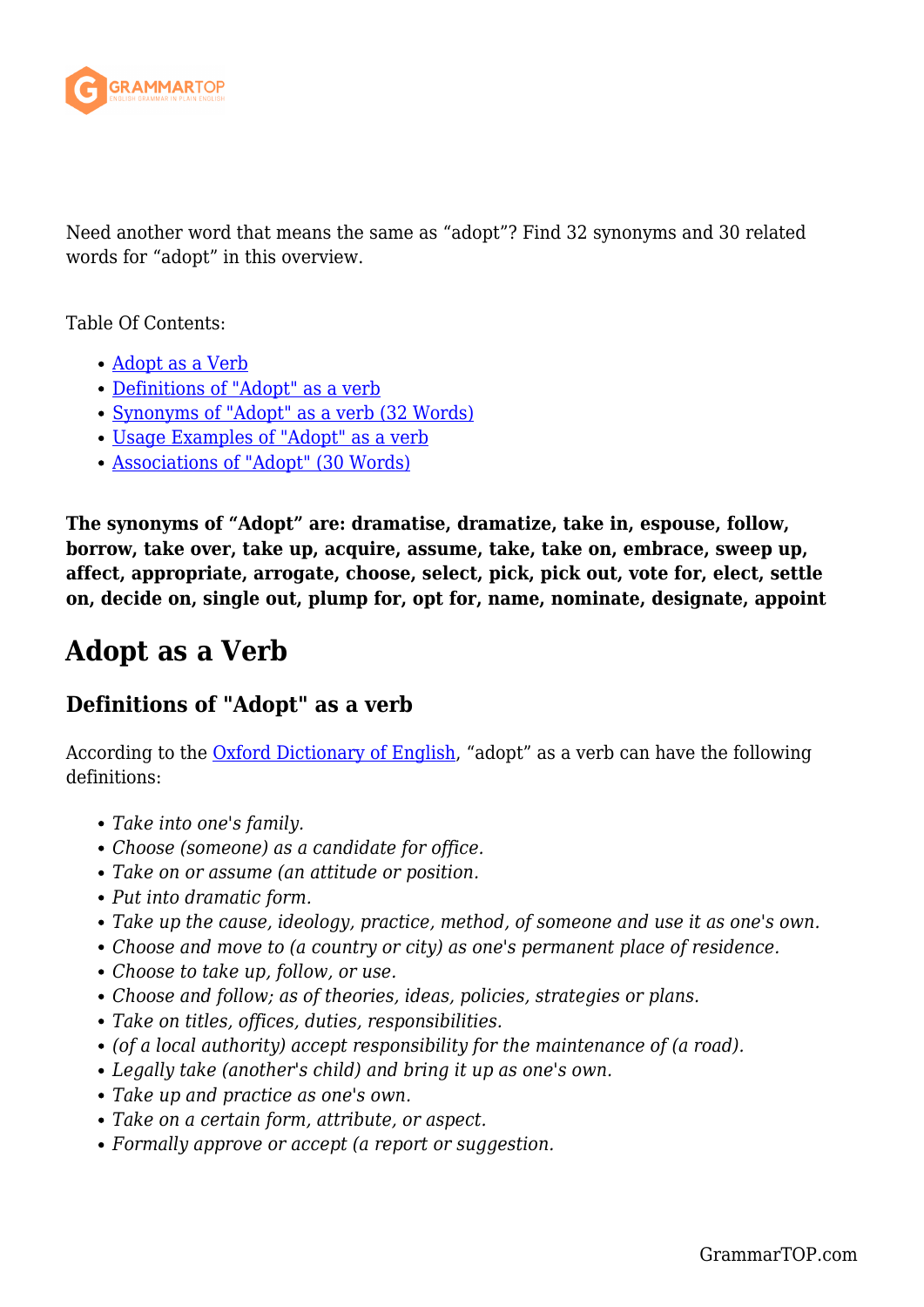



## **Synonyms of "Adopt" as a verb (32 Words)**

| acquire     | Win something through one's efforts.<br>You must <i>acquire</i> the rudiments of Greek.                                                   |
|-------------|-------------------------------------------------------------------------------------------------------------------------------------------|
| affect      | Act physically on; have an effect upon.<br>Your attitude will <b>affect</b> how successful you are.                                       |
| appoint     | Assign a duty, responsibility or obligation to.<br>He was <b>appointed</b> deputy manager.                                                |
| appropriate | Take possession of by force, as after an invasion.<br>The accused had <b>appropriate</b> d the property.                                  |
| arrogate    | Take or claim (something) without justification.<br>They <b>arrogate</b> to themselves the ability to divine the nation s true interests. |
| assume      | Take on as one's own the expenses or debts of another person.<br>Topics which <b>assume</b> detailed knowledge of local events.           |
| borrow      | Get temporarily.<br>He had <b>borrow</b> ed a car from one of his colleagues.                                                             |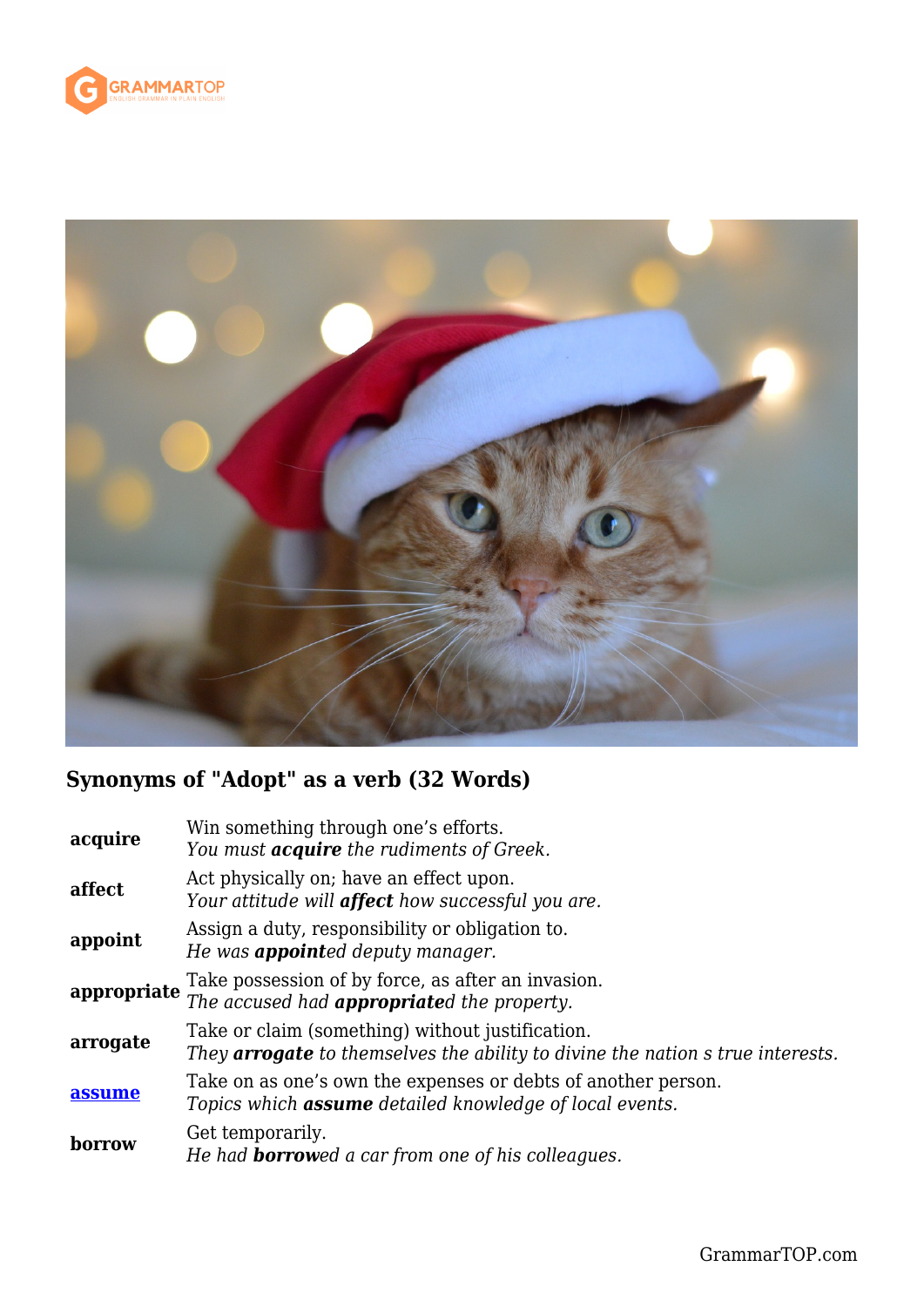

| choose       | Pick out select or choose from a number of alternatives.<br>I ll stay as long as I <b>choose</b> .                                                       |
|--------------|----------------------------------------------------------------------------------------------------------------------------------------------------------|
| decide on    | Bring to an end; settle conclusively.                                                                                                                    |
| designate    | Decree or designate beforehand.<br>He was <b>designate</b> d as prime minister.                                                                          |
| dramatise    | Put into dramatic form.                                                                                                                                  |
| dramatize    | Exaggerate the seriousness or importance of (an incident or situation.<br>His play <b>dramatize</b> d the plight of Maureen a pregnant young woman.      |
| <b>elect</b> | Select by a vote for an office or membership.<br>We <b>elect</b> ed him chairman of the board.                                                           |
| embrace      | Accept (a belief, theory, or change) willingly and enthusiastically.<br>His career <b>embrace</b> s a number of activities composing playing and acting. |
| espouse      | Marry.<br>She espoused the causes of justice and freedom for all.                                                                                        |
| follow       | Choose and follow as of theories ideas policies strategies or plans.<br>This argument simply doesn t <b>follow</b> .                                     |
| name         | Give a name to.<br>She decided to <b>name</b> the child Edward.                                                                                          |
| nominate     | Put forward nominate for appointment to an office or for an honor or position.<br>A day was <b>nominate</b> d for the exchange of contracts.             |
| opt for      | Select as an alternative over another.                                                                                                                   |
| <u>pick</u>  | Hit lightly with a picking motion.<br><b>Pick</b> mushrooms.                                                                                             |
| pick out     | Pilfer or rob.                                                                                                                                           |
| plump for    | Make fat or plump.                                                                                                                                       |
| select       | Pick out select or choose from a number of alternatives.<br>You can <b>select</b> from a range of quality products.                                      |
| settle on    | Sink down or precipitate.                                                                                                                                |
| single out   | Hit a single.                                                                                                                                            |
| sweep up     | Force into some kind of situation, condition, or course of action.                                                                                       |
| take         | Take into one s possession.<br>She <b>take</b> s Route 1 to Newark.                                                                                      |
| take in      | Take into consideration for exemplifying purposes.                                                                                                       |
| take on      | Take on a certain form attribute or aspect.                                                                                                              |
| take over    | To get into a position of having, e.g., safety, comfort.                                                                                                 |
| take up      | Be designed to hold or take.                                                                                                                             |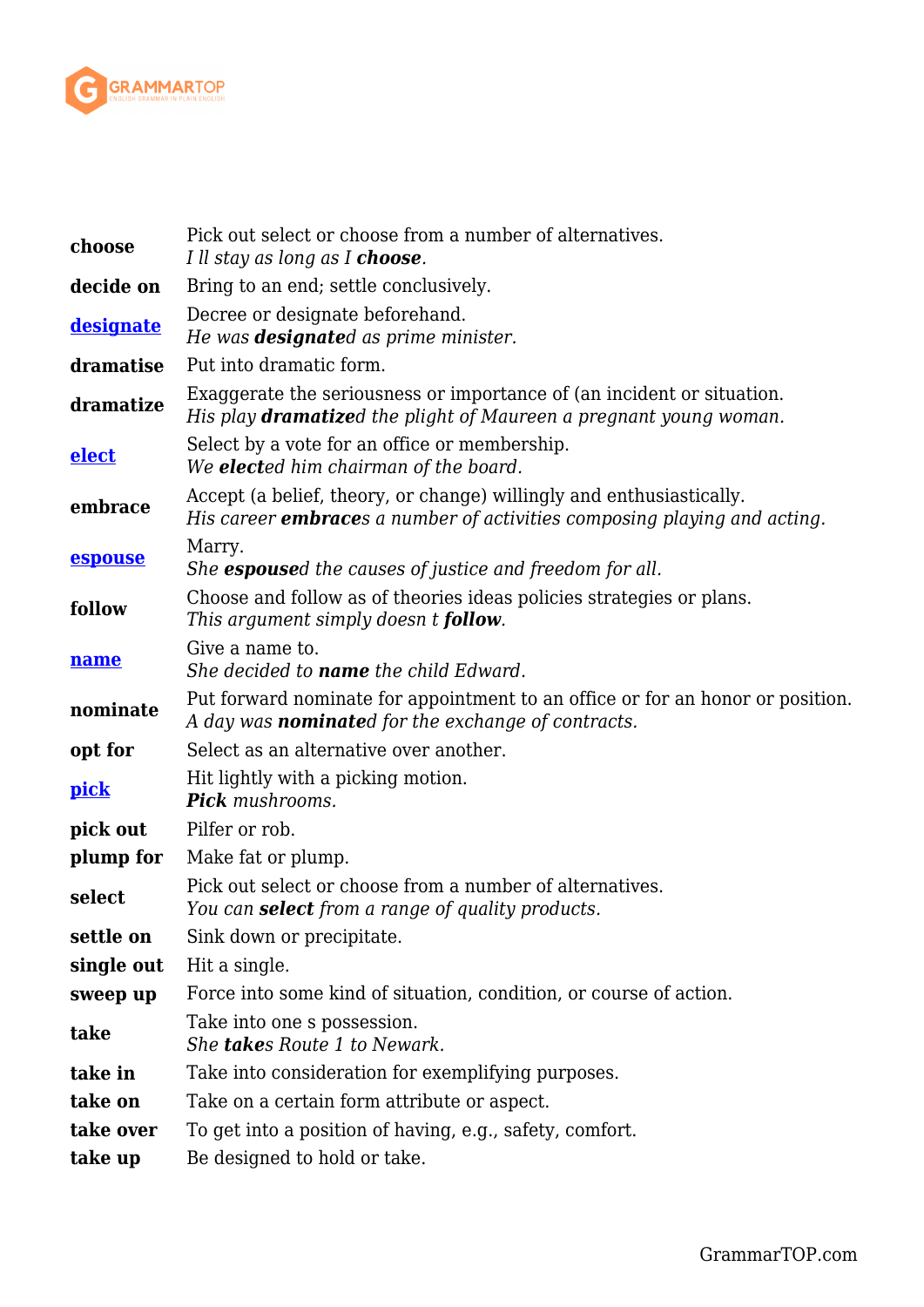

**vote for** Express one's preference for a candidate or for a measure or resolution; cast a vote.



### **Usage Examples of "Adopt" as a verb**

- *We wouldn't be surprised to see more small businesses adopt this technology.*
- *He adopted a patronizing tone.*
- *They adopted two children from Nicaragua.*
- *This approach has been adopted by many big banks.*
- *There are many people eager to adopt a baby.*
- *The committee voted 5–1 to adopt the proposal.*
- *Adopt a book for a screenplay.*
- *He adopted an air of superiority.*
- *They adopted the Jewish faith.*
- *She was recently adopted as Labour candidate for the constituency.*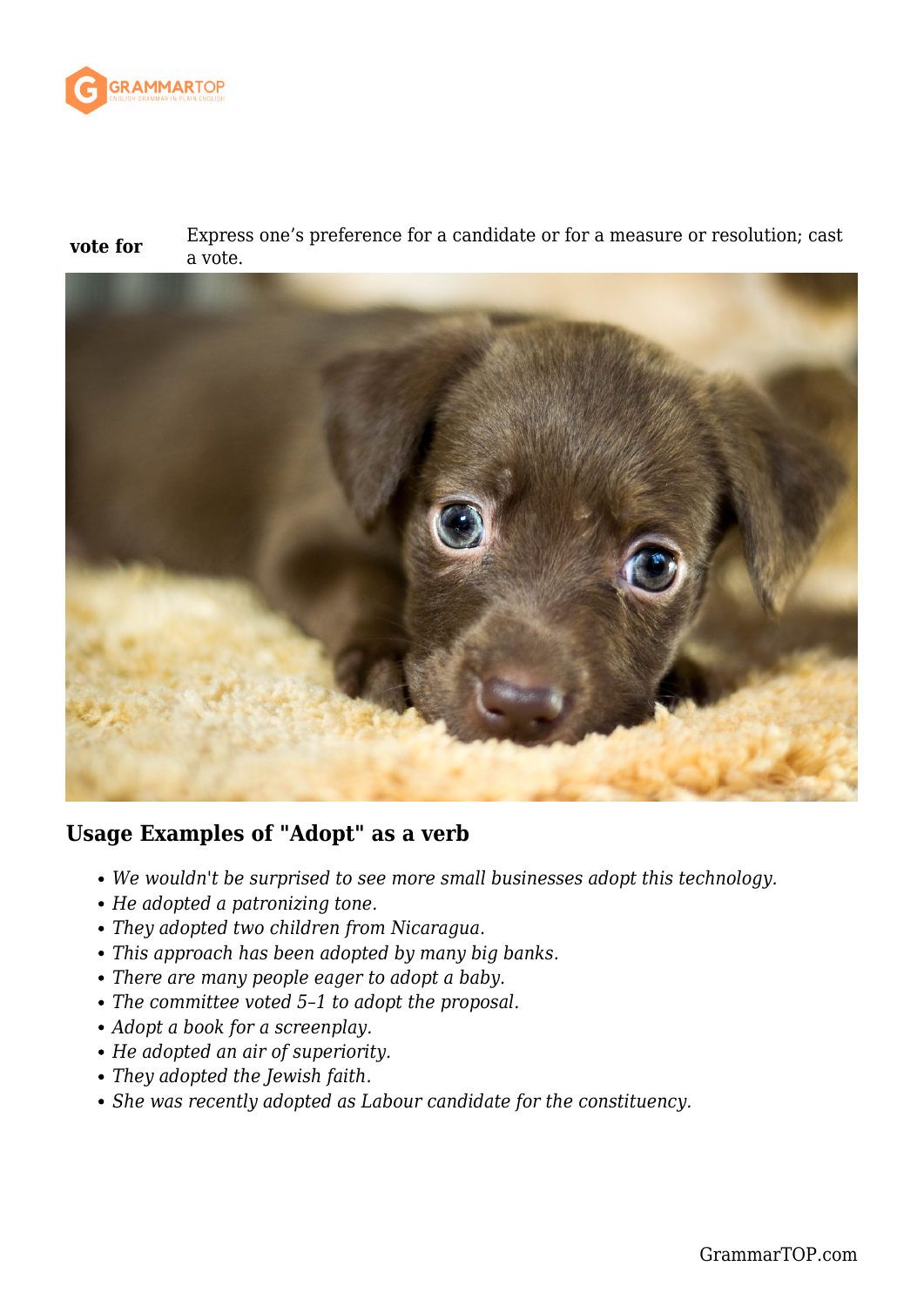



# **Associations of "Adopt" (30 Words)**

| adjudicate     | Bring to an end; settle conclusively.<br>The case was <b>adjudicate</b> d in the High Court.                                                                             |
|----------------|--------------------------------------------------------------------------------------------------------------------------------------------------------------------------|
| $\mathbf{boy}$ | A youthful male person.<br>I was the new <b>boy</b> at the office.                                                                                                       |
| cognomen       | A familiar name for a person (often a shortened version of a person's<br>given name.                                                                                     |
| council        | Denoting housing provided by a local council at a subsidized rent.<br>A ban on school buses using the road was imposed by the county <b>council</b> .                    |
| daughter       | A thing personified as a daughter in relation to its origin or source.<br>As radon gas decays it produces <b>daughter</b> s that attach themselves to<br>dust particles. |
| descendants    | All of the offspring of a given progenitor.                                                                                                                              |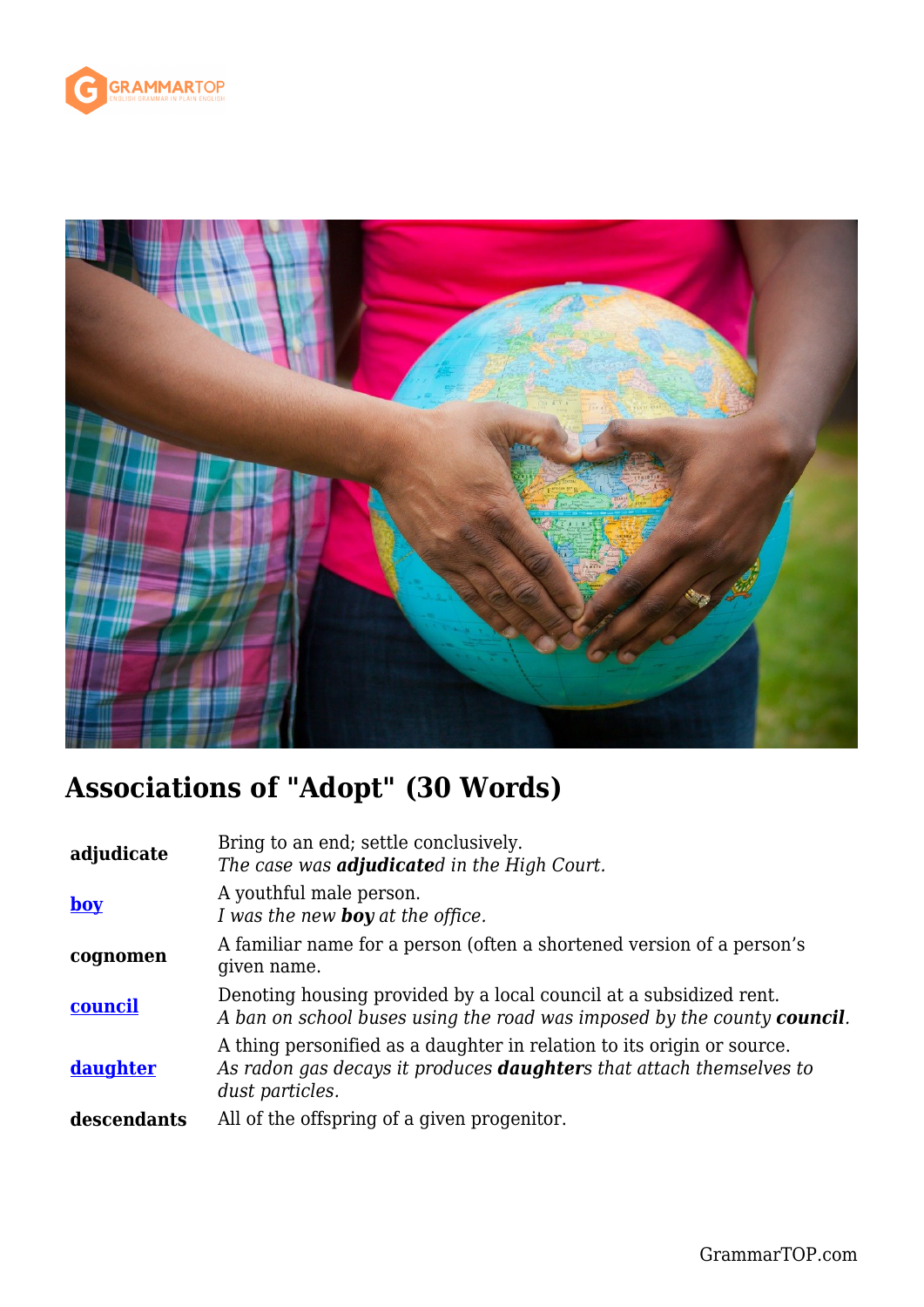

| enact            | Take place.<br>She re <b>enact</b> ed what had happened earlier that day.                                                                       |
|------------------|-------------------------------------------------------------------------------------------------------------------------------------------------|
| extraterritorial | Outside territorial limits or jurisdiction.<br>Foreign embassies have <b>extraterritorial</b> rights.                                           |
| father           | A male parent also used as a term of address to your father.<br>Pray for me <b>father</b> .                                                     |
| infantile        | Indicating a lack of maturity.<br><b>Infantile</b> behavior.                                                                                    |
| legislate        | Bring about by making or enacting laws.<br>We cannot <b>legislate</b> how people spend their free time.                                         |
| legislation      | The process of making or enacting laws.<br>Housing legislation.                                                                                 |
| nominate         | Put forward nominate for appointment to an office or for an honor or<br>position.<br>A day was <b>nominate</b> d for the exchange of contracts. |
| officially       | In an official role.<br>On June 24 the election campaign will <b>officially</b> begin.                                                          |
| offspring        | The immediate descendants of a person.<br>German nationalism was the <b>offspring</b> of military ambition.                                     |
| ordain           | Appoint to a clerical posts.<br>He was <b>ordained</b> in the Church.                                                                           |
| ordinance        | A statute enacted by a city government.<br>They issued an <b>ordinance</b> limiting the length of nets.                                         |
| orphan           | Make a child an orphan.<br>An <b>orphan</b> girl.                                                                                               |
| patronymic       | Of or derived from a personal or family name.<br>A <b>patronymic</b> derived from the name of their original lordship.                          |
| penniless        | (of a person) having no money; very poor.<br>A <b>penniless</b> young student.                                                                  |
| posterity        | All of the offspring of a given progenitor.<br>God offered Abraham a <b>posterity</b> like the stars of heaven.                                 |
| reenact          | Enact again.<br>They <b>reenact</b> ed the battle of Princeton.                                                                                 |
| regulation       | In accordance with regulations of the correct type.<br>Planning regulations.                                                                    |
| <u>sir</u>       | Used to address a man at the beginning of a formal or business letter.<br>Excuse me sir.                                                        |